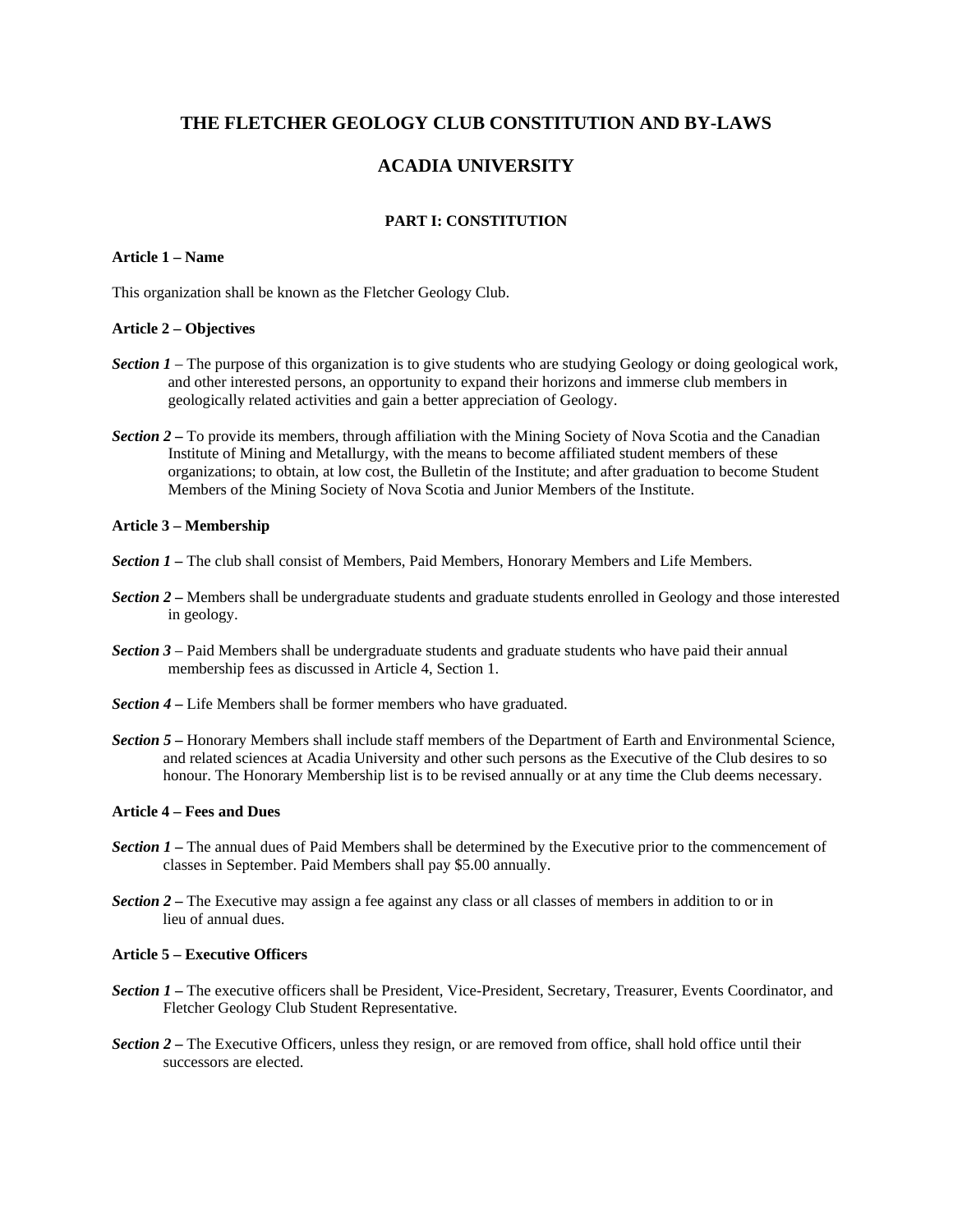- *Section 3* The executive officers shall be elected prior to March 1, and must conform to Student Union requirements, to hold office for the next year. Executive Officers shall not take office until April 1.
- *Section 4* Should a vacancy occur, it shall be in the power of the club Executive Officers to fill the office at the first regular meeting of the Club after the vacancy occurs.
- **Section 5** The Executive Officers shall constitute the Executive Committee of the Club.
- *Section 6* Should a member of the Executive Committee be negligent in their duties, the Executive Committee and Honorary Faculty Members shall hold an emergency meeting to discuss and vote said person from the Executive Committee.

#### **Article 6 – Duties of Executive Officers**

*Section 1 –* The President shall call and preside at all meetings of the Club, and shall enforce due observance of the Constitution, and shall perform all other duties usually pertaining to that office.

- *Section 2* The Vice-President shall in the absence of the President, assume the duties of that office.
- *Section 3* The Secretary shall keep minutes of all meetings of the Club and conduct all correspondence.
- *Section 4* The Treasurer shall collect all monies due the Club, pay all the bills ordered to be paid when such are duly signed by the President, make a financial statement whenever called upon to do so, and at the expiration of his term of office, make a financial report upon the state of the Treasury.
- *Section 5* The Events Coordinator shall be responsible of organizing and scheduling events, and is required to promote events, and develop a good report with the students.
- *Section 6* Club Student Representative shall attend all department meetings and report the department and Fletcher Club of upcoming activities and events. The Student Representative shall also address any concerns club members have to the Fletcher Club and the Department of Earth and Environmental Science.

## **Article 7 – Amendments**

Any change or alterations to the Constitution, or By-Laws, must be tabled during a club meeting and approval for any change must be made by a majority vote consisting of Club Members and Executive Committee.

#### **Article 8 – Conformity**

The relation of this Club to the Mining Society of Nova Scotia and the Canadian Institute of Mining and Metallurgy shall be governed at all times by the Charters and By-Laws of these organizations. If conflicts arise between the policies of these two organizations regarding affiliated student branches, the Club reserves the right to decide on a course of action.